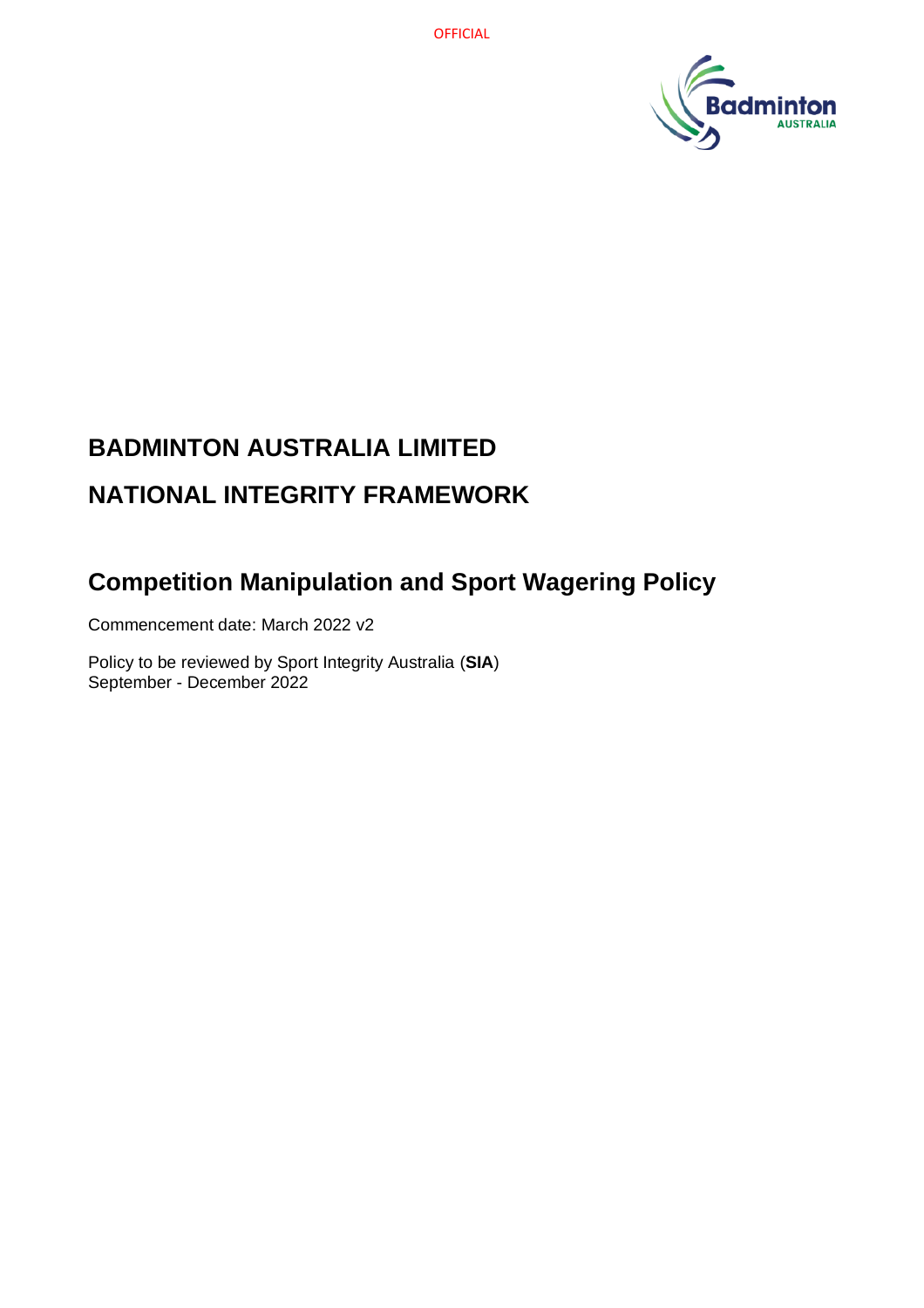### TABLE OF CONTENTS

| $\mathbf{1}$ . |  |  |  |
|----------------|--|--|--|
| 2.             |  |  |  |
| 3 <sub>1</sub> |  |  |  |
|                |  |  |  |
| 4.             |  |  |  |
|                |  |  |  |
|                |  |  |  |
|                |  |  |  |
|                |  |  |  |
| 5.             |  |  |  |
| 6.             |  |  |  |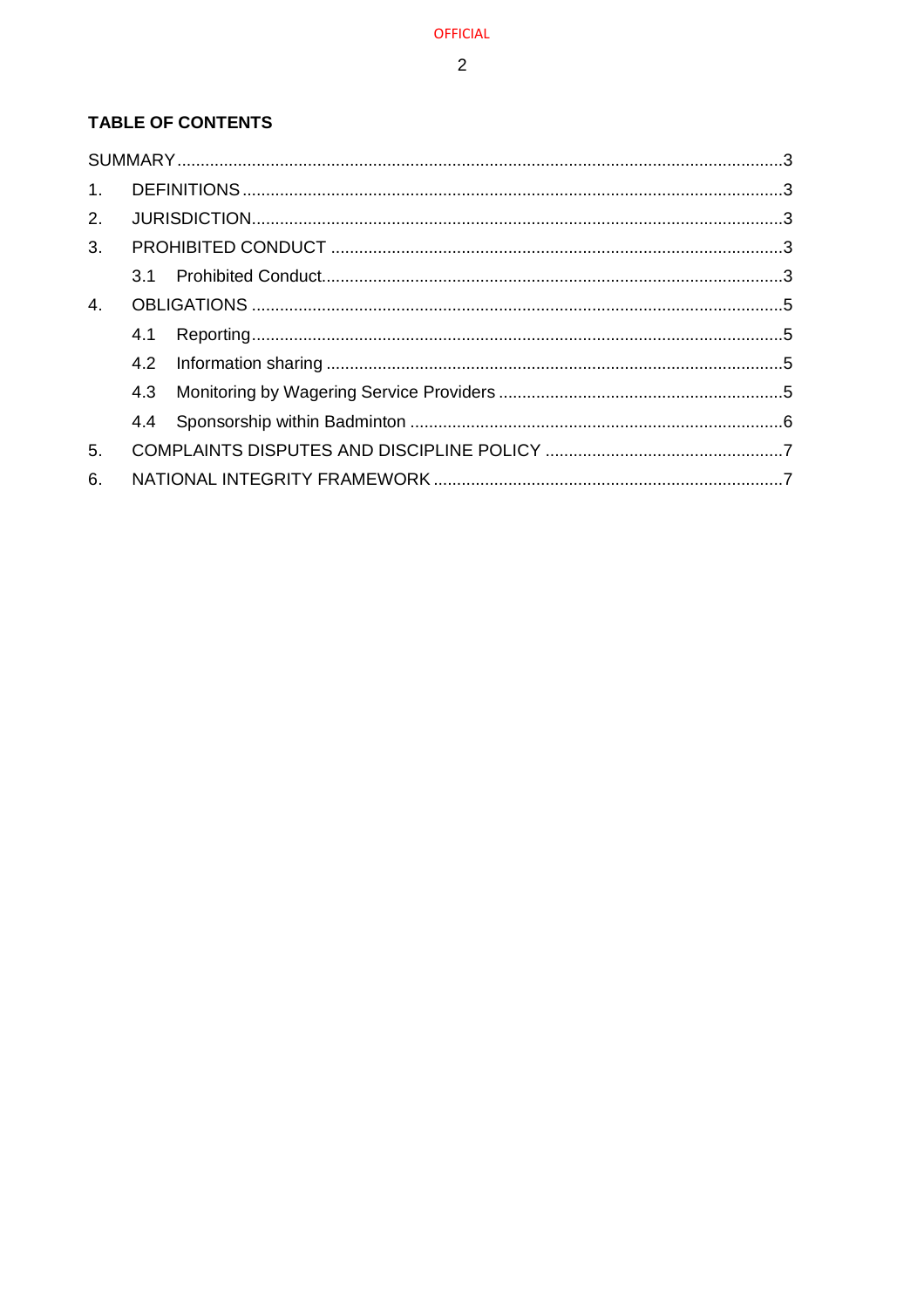#### <span id="page-2-0"></span>**SUMMARY**

The manipulation of sporting competitions and related activities undermines the integrity of sport. Manipulating sporting competitions can be a crime and punishable by law.

This Policy prescribes prohibited conduct which constitutes a breach, as well as offences which must be reported to Badminton Australia Limited (**BA**).

Through this Policy, BA aims to ensure that its core values, good reputation and positive behaviours and attitudes are maintained.

#### <span id="page-2-1"></span>**1. DEFINITIONS**

Defined terms not otherwise defined in this Policy have the meaning given to them in the National Integrity Framework (**NIF**). In this Policy the following words have the corresponding meaning:

**Benefit** means any advantage and is not limited to property.

**Inside Information** means any information connected to the conduct, management or organisation of a sporting event that is not generally available, and if it were generally available the information, would, or would be likely to, influence a person's decision to bet on the sporting event or in making any other betting decision.

**Policy** means this Competition Manipulation and Sport Wagering Policy.

**Prohibited Conduct** means conduct proscribed by **clause [3](#page-2-3)** of this Policy.

**Wagering Service Provider** means any company or other undertaking that promotes, brokers, arranges or conducts any form of wagering activity in relation to Badminton in Australia.

#### <span id="page-2-2"></span>**2. JURISDICTION**

This Policy applies to:

- (a) Relevant Persons; and
- (b) Relevant Organisations.

#### <span id="page-2-3"></span>**3. PROHIBITED CONDUCT**

#### <span id="page-2-4"></span>**3.1 Prohibited Conduct**

A Relevant Person commits a breach of this Policy when they, either alone or in conjunction with another or others, engage in any of the following conduct:

(a) participate (whether by act or omission) in improperly altering the result or the course of an Activity in order to remove all or part of the unpredictable nature of the Activity to obtain a Benefit for themselves or others by: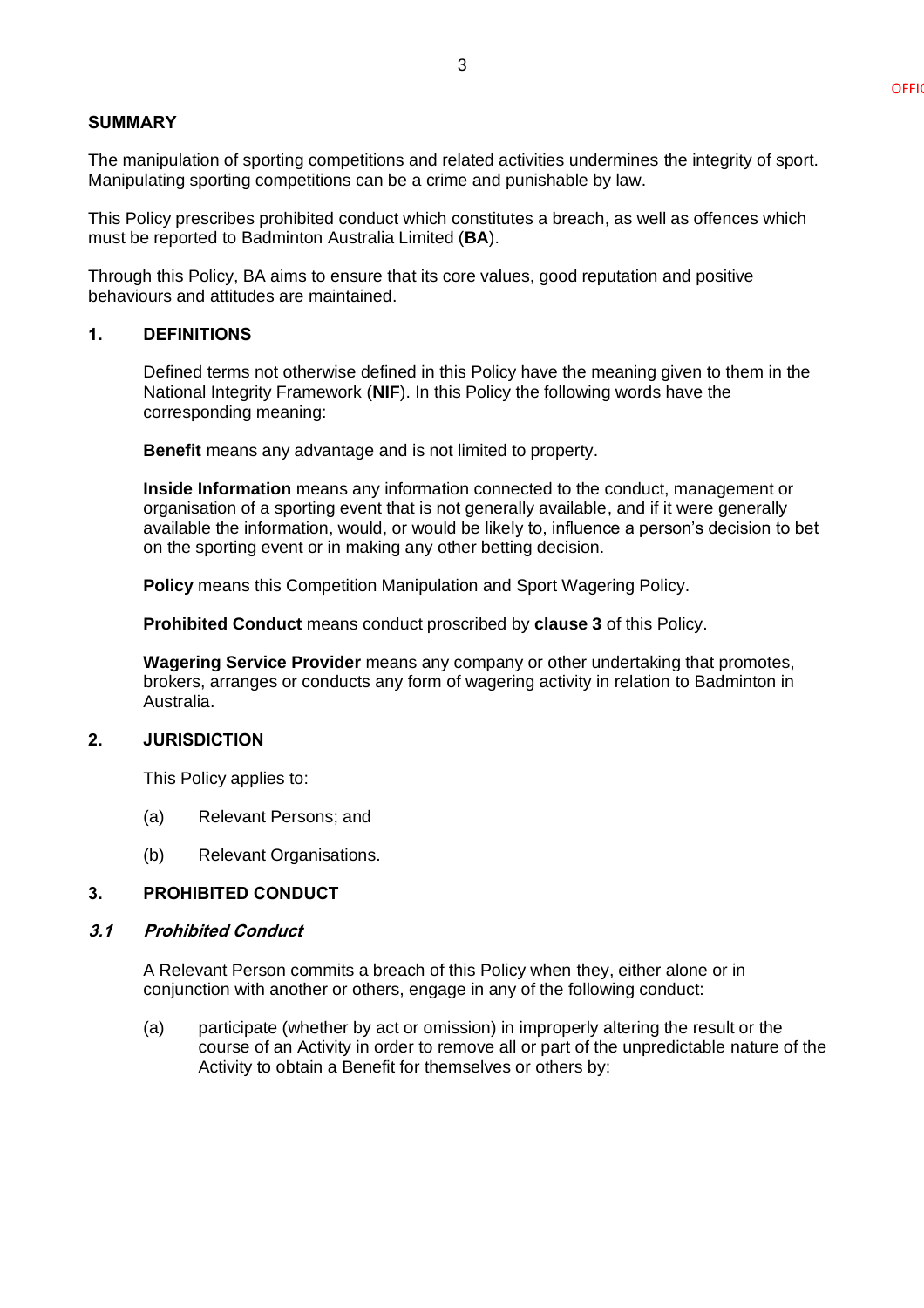- (i) the direct, pre-meditated or planned interference with the natural course of an Activity or element of an Activity<sup>1</sup>;
- (ii) providing modified or false information related to an athlete's identity or personal information;
- (iii) intentionally modifying playing surfaces, equipment or athlete's physiology to improperly influence the natural course of the event<sup>2</sup>; or
- (iv) providing or receiving any Benefit that might reasonably be expected to bring the Relevant Person, BA, or Badminton into disrepute;
- (b) bet, or enter into any other form of financial speculation on any Activity, or on any incident or occurrence in an Activity, connected with BA, whether or not they are participating in the Activity. For the avoidance of doubt:
	- (i) any bets placed by a betting syndicate or group, such as a 'punter's club', of which the Relevant Person is a member:
	- (ii) an interest in any bet, including having someone else place a bet on their behalf; or
	- (iii) allowing another person to place a bet using a Relevant Person's account,

shall be treated as if the bet was placed by the Relevant Person as an individual;

- (c) facilitate or assist with the making of a bet on any Activity or part of any Activity including communicating in any way, such as by using a mobile phone, computer or other electronic or other device, information that might give another person an unfair advantage if they were to engage in betting related to that information, other than as required as part of their official duties;
- (d) disclose Inside Information, other than as required as part of their official duties;
- (e) accept a Benefit to incite, cause or contribute to any breach of this Policy;
- (f) facilitate, assist, aid, abet, encourage, induce, cover-up or be complicit in any Prohibited Conduct;
- (g) attempt to engage in any conduct which would be Prohibited Conduct if successful; or
- (h) fail to promptly report to the BA's National Integrity Manager any of the matters listed in **clause [4.1\(a\)](#page-4-4)** and **[\(b\)](#page-4-5)**.

 $1$  Examples may include, but not limited to, intentionally conceding points, pre-arranging the outcome of a competition, deliberate underperformance (also known as 'tanking') in any manner (through selections or not playing to a person's merits), influencing athlete selections and strategy, or intentional unfair or incorrect officiating

 $<sup>2</sup>$  For the avoidance of doubt, this does not include any matters dealt with under other relevant policies relating to anti-doping, eligibility,</sup> gender identity or selection criteria.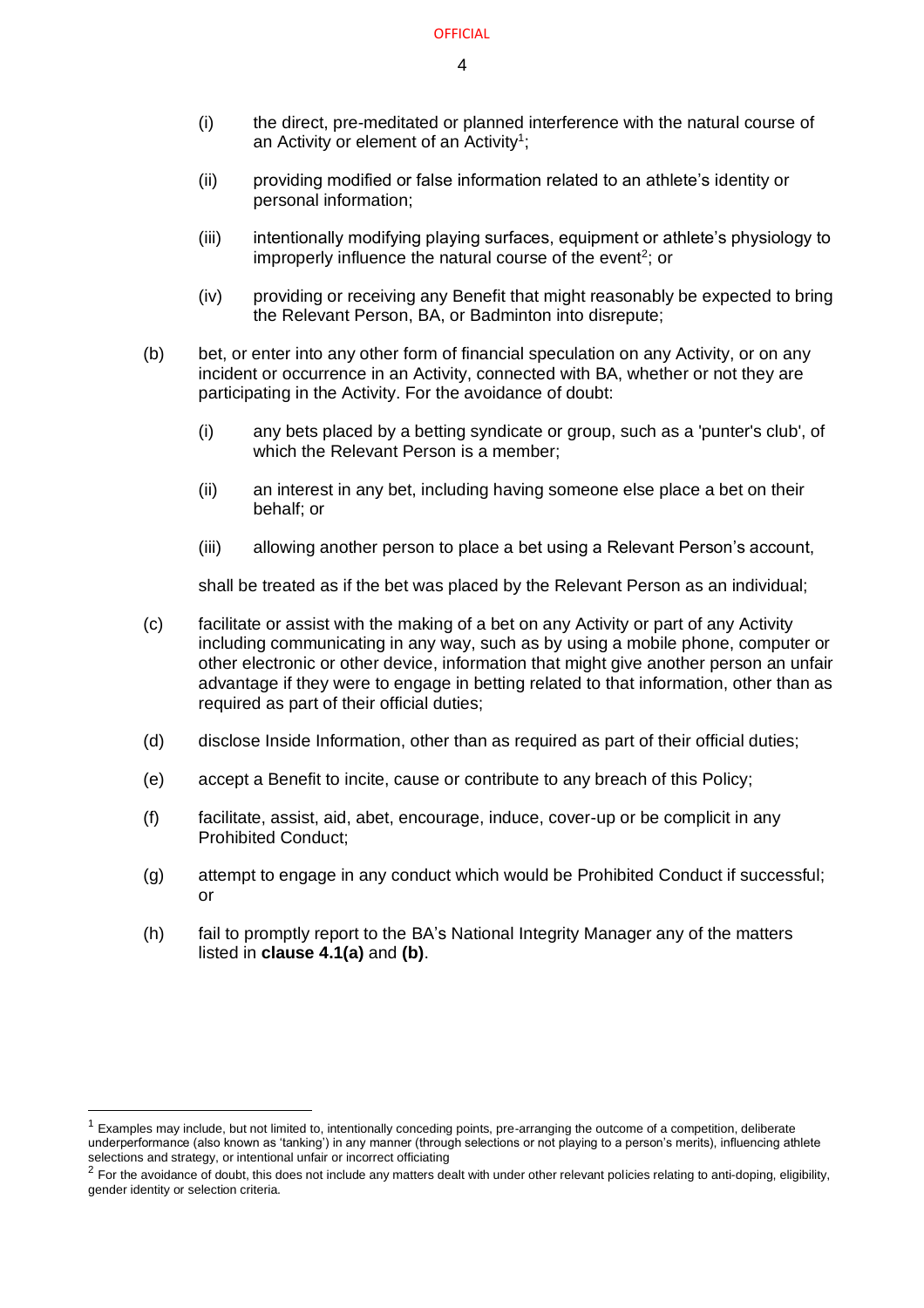#### <span id="page-4-0"></span>**4. OBLIGATIONS**

#### <span id="page-4-4"></span><span id="page-4-1"></span>**4.1 Reporting**

- (a) A Relevant Person must, where permitted by law, promptly notify BA's National Integrity Manager if he or she:
	- (i) is interviewed as a suspect, charged, or arrested by a law enforcement body in respect of conduct that falls with the definition of Prohibited Conduct;
	- (ii) has been approached by another person to engage in Prohibited Conduct;
	- (iii) knows or reasonably suspects that another person has engaged in Prohibited Conduct, or has been approached to engage in Prohibited Conduct; or
	- (iv) has received or is aware or reasonably suspects that another person has received, actual or implied threats of any nature in relation to any past or proposed Prohibited Conduct.
- <span id="page-4-5"></span>(b) A Relevant Person has a continuing obligation to report any new knowledge or suspicion regarding any Prohibited Conduct under this Policy, even if the Relevant Person's prior knowledge or suspicion has already been reported.
- (c) Notification by a Relevant Person under this **clause [4.1](#page-4-1)** may be made verbally or in writing by the Relevant Person and may be made anonymously if there is a genuine concern of reprisal. A Relevant Person who makes a report anonymously is responsible for keeping a record that will allow them to confirm that they have met their obligations under **clause [4.1](#page-4-1)**.
- (d) BA and Relevant Persons should be aware of relevant Commonwealth, State and Territory legal requirements to report criminal activity in relation to the manipulation of sporting competitions (match- fixing) and Inside Information.

#### <span id="page-4-2"></span>**4.2 Information sharing**

- (a) BA and Sport Integrity Australia may share information (including Personal Information as defined in the *Privacy Act 1988 (Cth)*) at any time relating to Relevant Persons or Relevant Organisations with Wagering Service Providers, law enforcement agencies, government agencies or other sporting organisations to prevent, identify and investigate alleged Prohibited Conduct.
- (b) BA must share the following information with Sport Integrity Australia:
	- (i) any notification received from a Relevant Person under **clause [4.1](#page-4-1)**; and
	- (ii) any information received from Wagering Service Providers under **clause [4.3](#page-4-3)**.
- (c) In sharing information, BA will remain bound by the legal obligations contained in the *Privacy Act 1988 (Cth)* and BA's Privacy Policy.

#### <span id="page-4-3"></span>**4.3 Monitoring by Wagering Service Providers**

(a) Relevant Persons must disclose information to BA and Sport Integrity Australiaregarding all of their commercial agreements, interests, and connections with Wagering Service Providers. For the avoidance of doubt, this does not include

5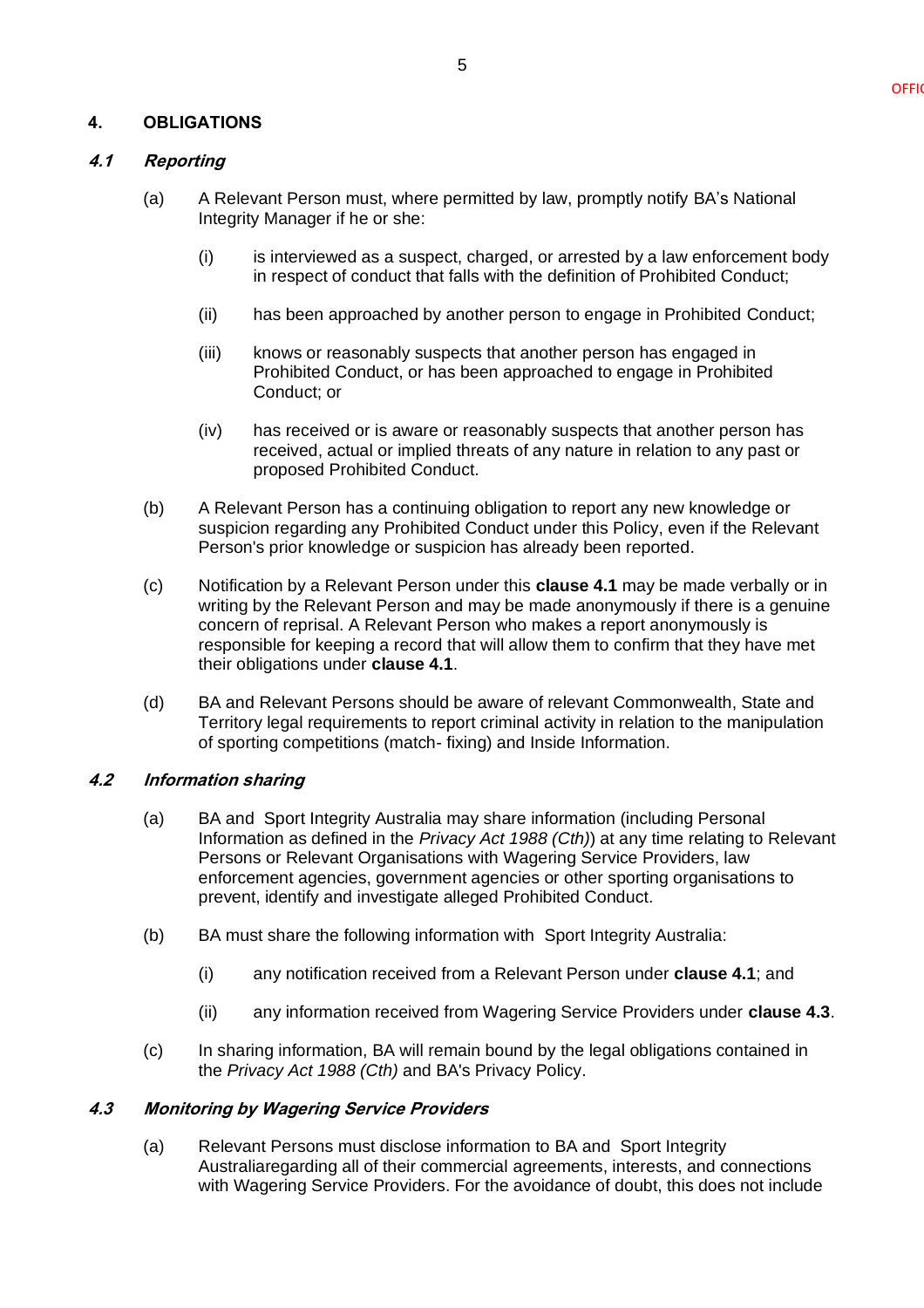the disclosure of accounts that Relevant Persons may hold with Wagering Service Providers.

- (b) BA will work with Wagering Service Providers to ensure the ongoing integrity of Activities under the auspices of BA and Badminton Organisations.
- (c) BA or Sport Integrity Australiamay request Wagering Service Providers to monitor and conduct regular audits of their databases and records to monitor the incidents of suspicious betting transactions (including single or multiple betting transactions or market fluctuations) that may indicate or tend to indicate that Relevant Persons have engaged in Prohibited Conduct under this Policy.
- (d) To enable the Wagering Service Provider to conduct such audits, BA may, from time to time and subject to any terms and conditions imposed by BA (including in relation to confidentiality and privacy), provide to Wagering Service Providers details of Relevant Persons who are precluded by this Policy from engaging in Prohibited Conduct.
- (e) Wagering Service Providers may provide BA with regular written reports on incidents of suspicious betting transactions (including single or multiple betting transactions or market fluctuations) that may indicate or tend to indicate that Relevant Persons have engaged in Prohibited Conduct.
- (f) All requests for information or provision of information by Sport Integrity Australia, BA or a Wagering Service Provider shall be kept strictly confidential and shall not be divulged to any third party or otherwise made use of, except where required by law or by this Policy, is permitted by BA or Wagering Service Provider, or where information is already in the public domain other than because of a breach of this Policy.

#### <span id="page-5-0"></span>**4.4 Sponsorship within Badminton**

- (a) BA may enter into a commercial arrangement with a Wagering Service Provider from time to time, subject to any applicable legislative requirements.
- <span id="page-5-1"></span>(b) A Relevant Organisation may enter into a commercial arrangement with a Wagering Service Provider with the written consent of BA. Such consent may be withheld at the discretion of BA where the proposed commercial arrangement:
	- (i) conflicts with an existing commercial arrangement made between BA and a Wagering Service Provider(s); and/or
	- (ii) is with a Wagering Service Provider with whom BA has not entered into an integrity agreement as required under any applicable state/territory Wagering legislation.
- (c) Subject to **clause [4.4\(b\)](#page-5-1)**, a Relevant Person or Relevant Organisation must not:
	- (i) enter into any form of commercial arrangement with a Wagering Service Provider;
	- (ii) induce, advertise or promote betting on an Activity, without the prior permission of BA; or
	- (iii) promote or endorse a Wagering Service Provider.